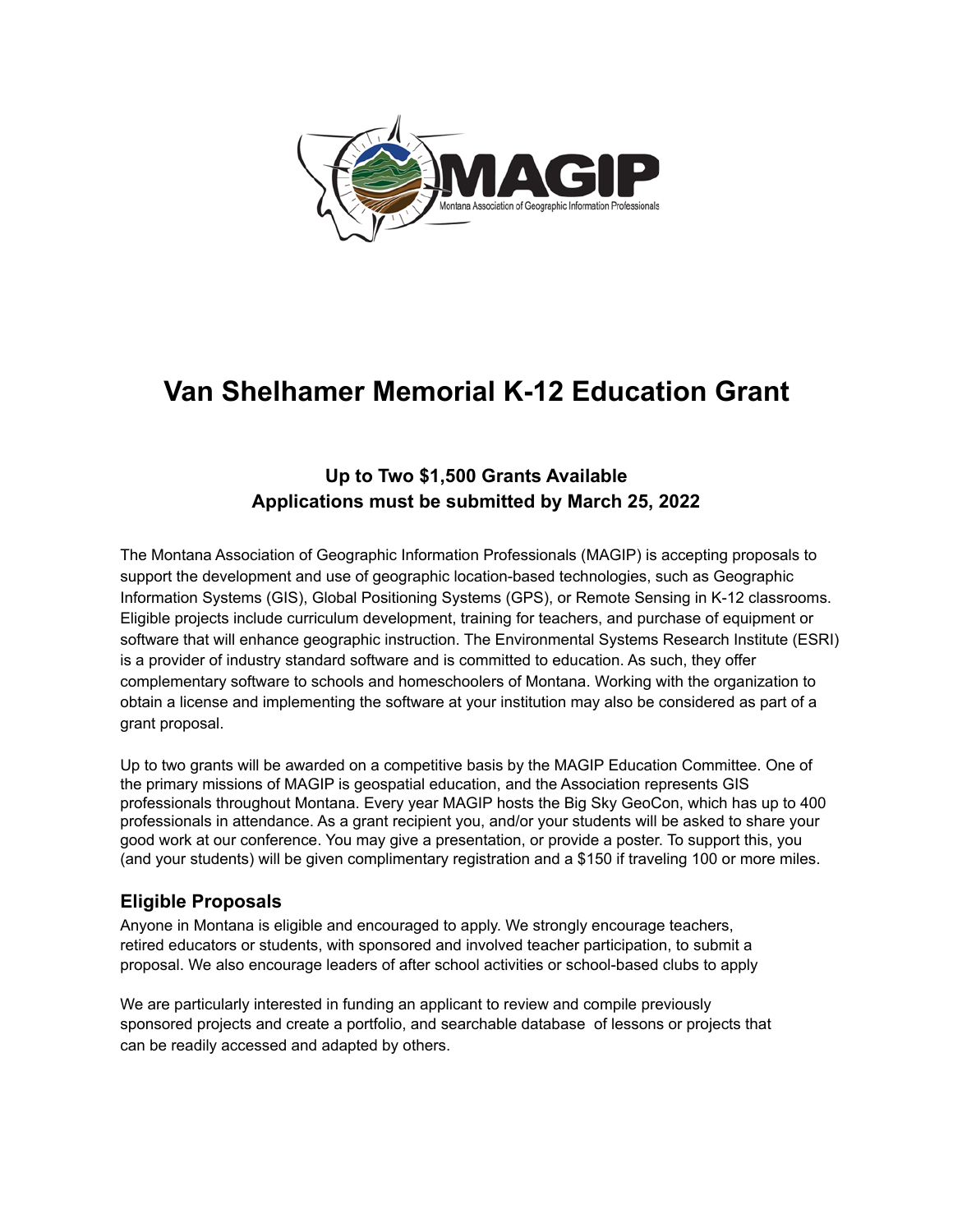#### **The proposed use must fit within the following scope**

The proposed educational application must contribute to furthering the use of GIS in the K-12 classroom. Appropriate proposals may include, but are not limited to, curriculum development, tools for locationbased applications, or geographic training opportunities that will enhance the applicant's ability to deliver quality training to K-12 students, or other applications of GIS to enhance STEM-based curricula.

An advisory committee will be appointed by the MAGIP Education Committee to assist the successful grantees and review progress. This committee can direct the grantee to GIS resources such as GIS professionals in their community who can offer assistance.

## **Evaluation Process**

Funding for the MAGIP Van Shelhamer Memorial Educational Grants is competitive. The MAGIP Educational Grant Subcommittee will evaluate the proposals and select the finalists. The subcommittee will consider the following evaluation factors:

- 1. Completeness and clarity of the project proposal
- 2. Relevance of the proposal to the objectives defined in the call for proposals
- 3. Knowledge and technical experience of the project leader(s) in their ability to carry out the project
- 4. Quality of proposed project and probability of success
- 5. Efficiency and cost effectiveness

The selected proposals will be announced by April 4, 2022. The grantees have one year from their award to complete the project. The grant funds will be distributed according to the grant activities. The Education Committee will confer with the grantee to review progress, and, if necessary, provide the recipient with geospatial assistance. Accredited teachers may choose to use a portion of the funds to cover tuition costs if the primary purpose of the credits is directed toward completion of the project.

The successful grantees will be asked to provide a project report one year after the grant was awarded. This will be used to showcase successful statewide GIS projects and make them visible to other educators. The awardee will also be required to present their project at the annual Big Sky GeoCon hosted by MAGIP every spring. Additional funding for travel may be available at that time.